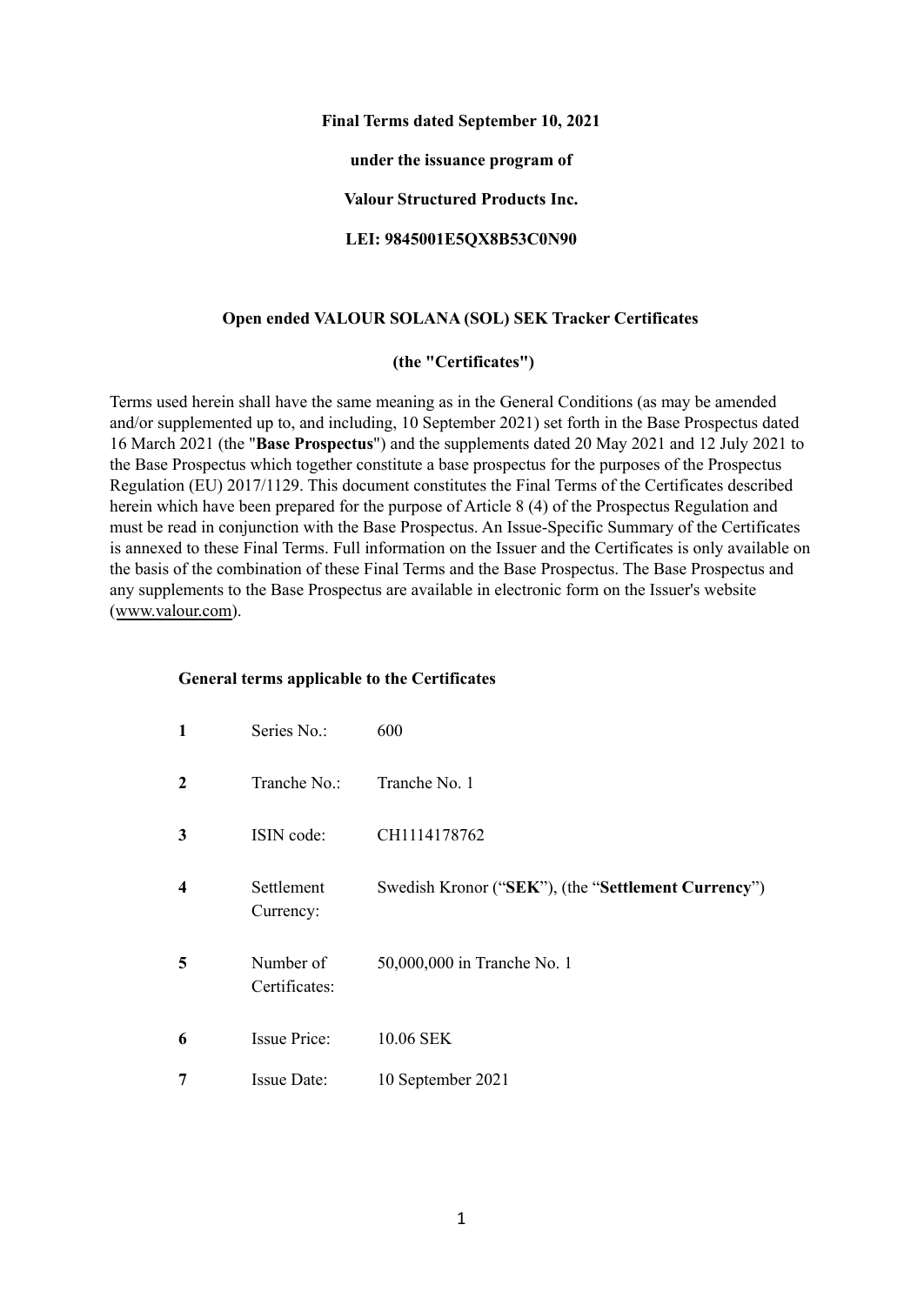## **Payout terms applicable to the Certificates**

| 8  | Digital Asset:                                                                         | Solana (SOL) (the "Digital Asset").                                                                                                                                                                                                                                                                                                          |  |  |
|----|----------------------------------------------------------------------------------------|----------------------------------------------------------------------------------------------------------------------------------------------------------------------------------------------------------------------------------------------------------------------------------------------------------------------------------------------|--|--|
| 9  | Multiplier:                                                                            | 0.01                                                                                                                                                                                                                                                                                                                                         |  |  |
| 10 | Initial Fixing<br>Date:                                                                | 16 September 2021                                                                                                                                                                                                                                                                                                                            |  |  |
| 11 | Fee:                                                                                   | 0.019 / 1.9%, being the management fee of 0.019 / 1.9% per<br>annum, deducted daily, subject to downward adjustment as may<br>be the case pursuant to General Condition 5.                                                                                                                                                                   |  |  |
| 12 | Valuation<br>Time(s):                                                                  | Valuation Time means 16:00 CET on each relevant date for the<br>exchange rate fixing, and 12:00-16:00 CET for the fixing of the<br>digital asset, where the value is calculated as the unweighted<br>average price between the eligible exchanges of the weighted<br>average price for the period of each underlying exchange<br>separately. |  |  |
| 13 | <b>Initially Eligible</b><br><b>Market Places</b><br>and information<br>on volatility: | Binance, Bitfinex, Coinbase, Kraken<br>Information regarding past performance and volatility of the<br>Tracked Digital Asset is available, free of charge, at:<br>www.coinmarketcap.com;<br>www.binance.com<br>www.bitfinex.com;<br>www.coinbase.com;<br>www.kraken.com;                                                                     |  |  |

# **Admission to trading**

**14** Regulated or other market: The Issuer has applied for the Series of Securities to be admitted for trading on the Nordic MTF of Nordic Growth Market (NGM) in Sweden.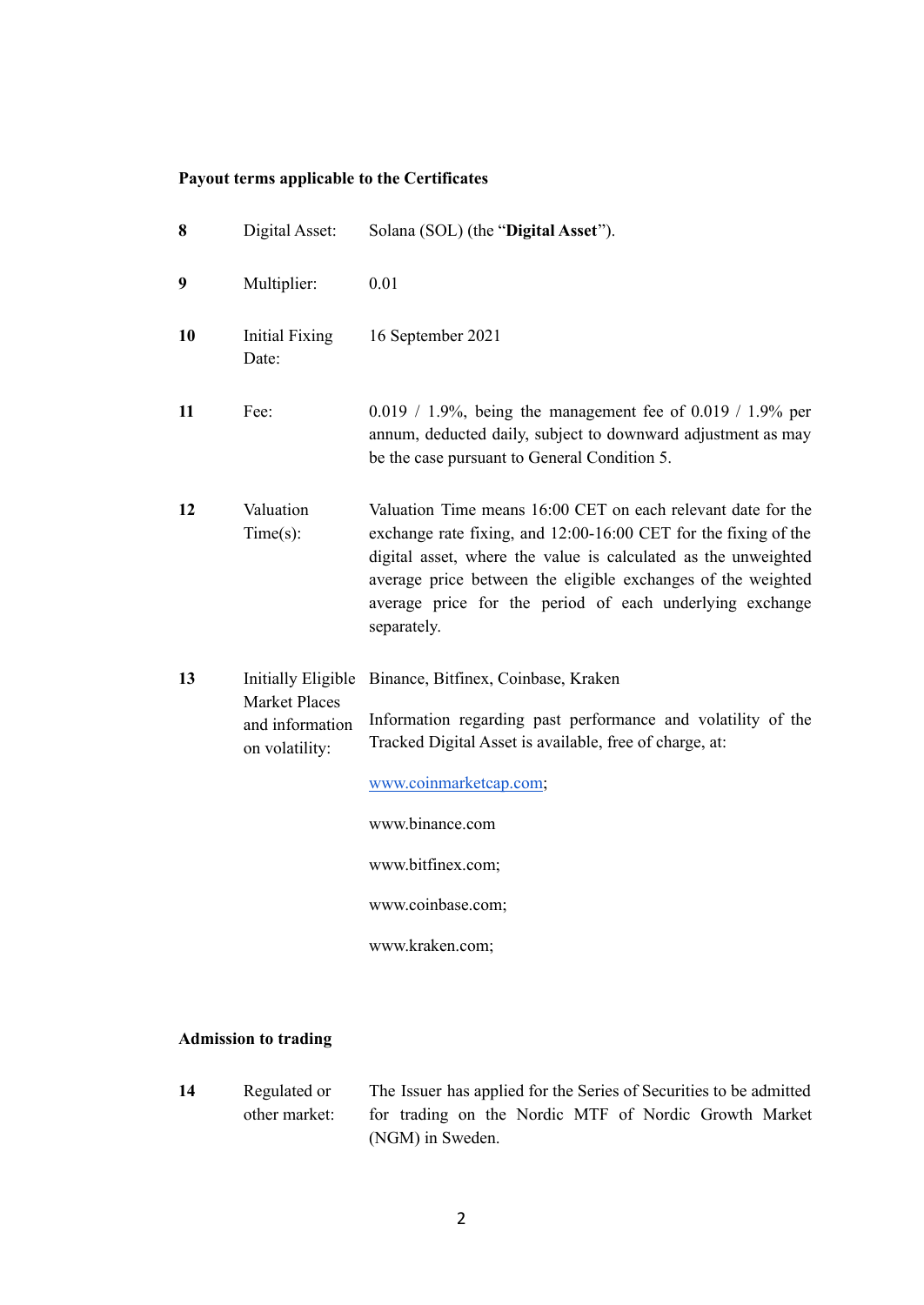There can be no assurance given that the application will be accepted or that it will be possible to maintain a granted admission to trading to the relevant Settlement Date.

 Market-maker: Mangold Fondkommission AB Listing Agent Not Applicable Spread: Maximum 4 % during normal market conditions Trading lot: Minimum one (1) Certificate First day of trading: September 2021

#### **Operational information**

| 20                                             | Calculation<br>Agent:    | The Issuer                                                                |  |  |  |
|------------------------------------------------|--------------------------|---------------------------------------------------------------------------|--|--|--|
| 21                                             | Form of<br>Certificates: | <b>Swiss Certificates</b>                                                 |  |  |  |
| 22                                             | Clearing<br>System:      | SIX SIS AG (expected at issuance to be replicated Euroclear<br>Sweden AB) |  |  |  |
| 23                                             | <b>Issuing Agent:</b>    | ISP Securities Ltd.                                                       |  |  |  |
| 24                                             | Paying Agent:            | ISP Securities Ltd.                                                       |  |  |  |
| 25                                             | ECB eligibility          | The Certificates are not expected to be ECB eligible.                     |  |  |  |
| Terms and conditions of an offer to the public |                          |                                                                           |  |  |  |

**26** Offer to the public: Not applicable, the Certificates are not subject to an offer to the public in any jurisdiction.

Signed, Zug, Switzerland, 10 September 2021

 $\mathcal{L}_\text{max}$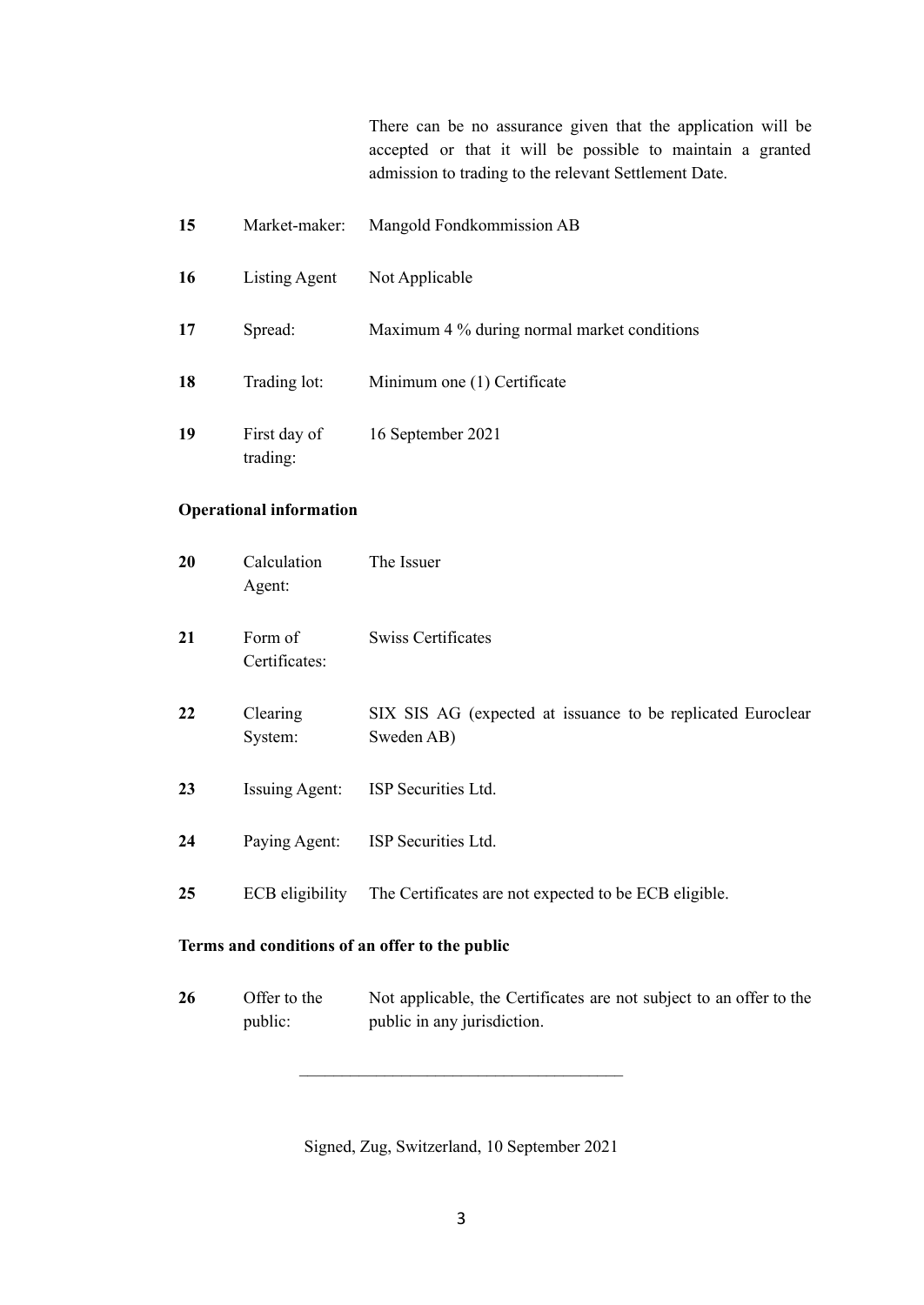on behalf of **Valour Structured Products Inc.**  $\frac{1}{2}$   $\frac{1}{2}$   $\frac{1}{2}$   $\frac{1}{2}$   $\frac{1}{2}$   $\frac{1}{2}$   $\frac{1}{2}$   $\frac{1}{2}$   $\frac{1}{2}$   $\frac{1}{2}$   $\frac{1}{2}$   $\frac{1}{2}$   $\frac{1}{2}$ Johan Wattenström, Director Thomas Ochsner, Product Manager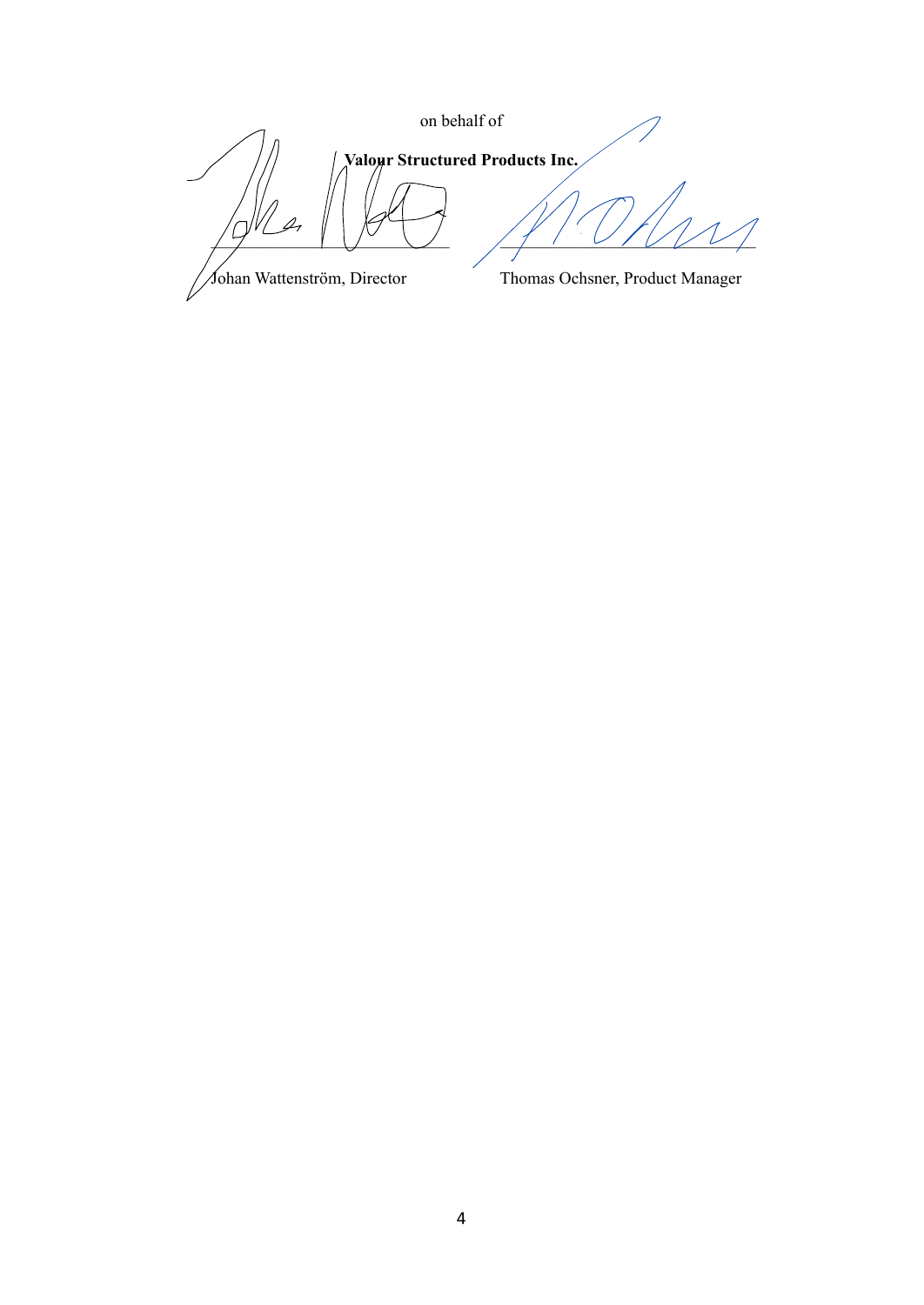## **ANNEX – ISSUE SPECIFIC SUMMARY**

# **INTRODUCTION AND WARNINGS**

#### **The Securities**

The securities are VALOUR SOLANA (SOL) SEK Tracker Certificates under the Issuance Program of Valour Structured Products Inc. (the "**Securities**") with ISIN code CH1114178762. **The Issuer**

The issuer of the securities is Valour Structured Products Inc. (the "**Issuer**") (LEI: 9845001E5QX8B53C0N90, Cayman Island registration no.: 352409, contact number +41768034500), a company incorporated in Cayman Islands.

#### **The Authorised Offeror(s)**

Not applicable, the Securities are not subject to an offer to the public.

#### **Competent authority**

The base prospectus was approved by the Swedish Financial Supervisory Authority (the "SFSA") on 16th March 2021. The SFSA can be contacted at [finansinspektionen@fi.se](mailto:finansinspektionen@fi.se), tel: *+*46 (0)8 408 980 00. The SFSA's approval of the base prospectus should not be understood as an endorsement of the securities.

#### **Warnings**

- (a) this issue specific summary should be read as an introduction to the base prospectus and the final terms in respect of the securities;
- (b) any decision to invest in the securities should be based on a consideration of the base prospectus as a whole by the investor and together with the final terms in respect of the securities;
- (c) the investor could lose all or part of the invested capital;
- (d) where a claim relating to the information contained in the prospectus is brought before a court, the plaintiff investor might, under national law, have to bear the costs of translating the prospectus before the legal proceedings are initiated;
- (e) civil liability attaches only to those persons who have tabled this issue specific summary, including any translation thereof, but only where the summary is misleading, inaccurate or inconsistent, when read together with the other parts of the base prospectus and the relevant final terms, or where it does not provide, when read together with the other parts of the base prospectus and such final terms, key information in order to aid investors when considering whether to invest in the securities;
- (f) The product is not simple and may be difficult to understand.

# **KEY INFORMATION ON THE ISSUER**

#### **Who is the Issuer of the Securities?**

#### **Domicile and legal form, law under which the Issuer operates and country of incorporation**

The issuer of the Securities is Valour Structured Products Inc. The Issuer was incorporated on June 18, 2019 as a limited liability company in Cayman Islands and is registered with the Registrar of Companies as an exempt company in Cayman Islands. Its LEI is 9845001E5QX8B53C0N90. **Issuer's principal activities**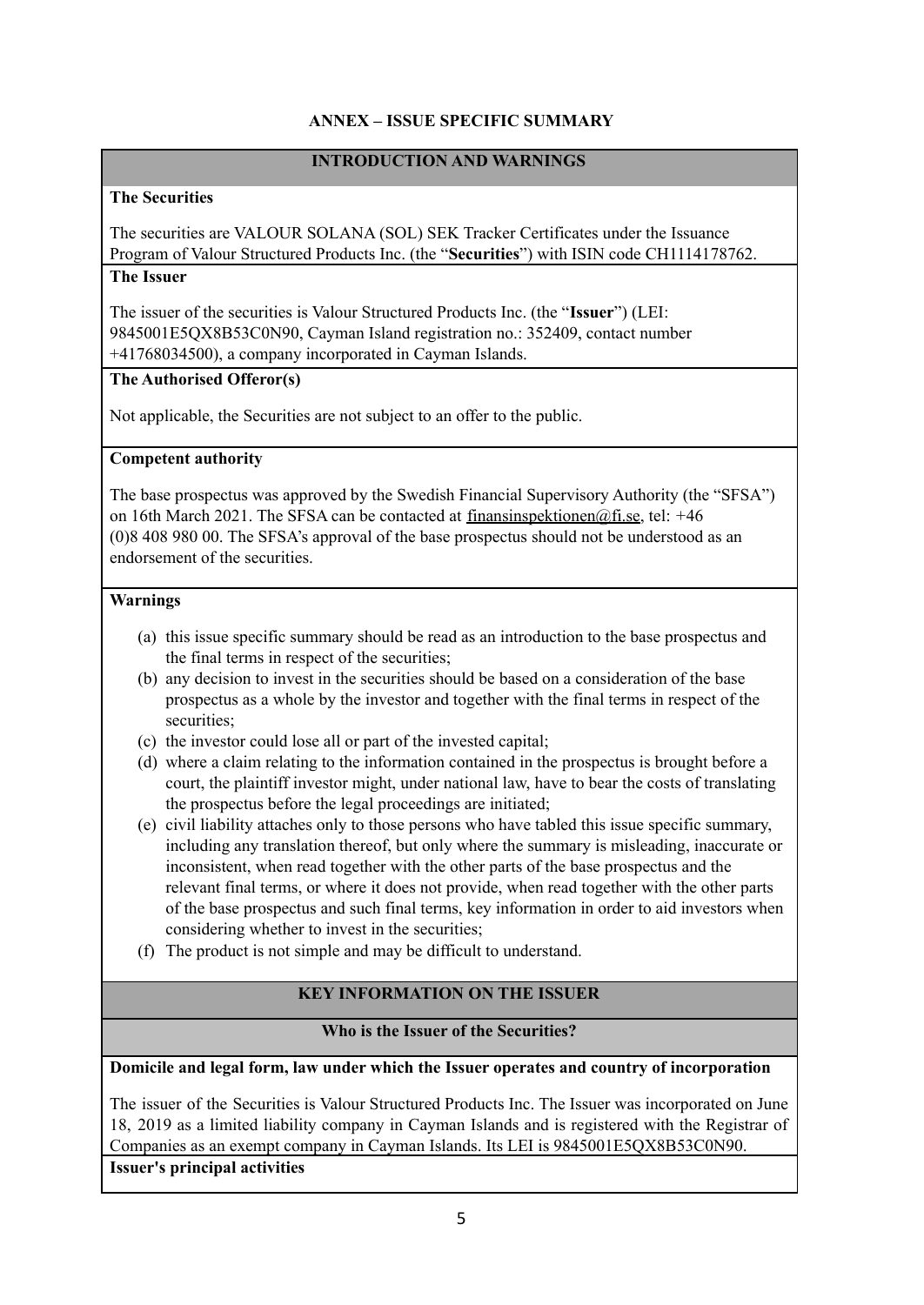The Issuer will act as an issuer of exchange traded certificates linked to various digital assets and other instruments in tech sectors, and the hedging thereof, including but not limited to the Securities.

#### **Major shareholders, including whether it is directly or indirectly owned or controlled and by whom**

The Issuer is a wholly owned (100%) subsidiary of DeFi Technologies Inc., a public company listed on the NEO stock exchange in Toronto, Canada. Its LEI is 5299001HQSUZC5GLA504.

# **Key managing directors**

The Issuer has two directors: Johan Wattenström and Olivier Roussy Newton.

## **Statutory auditors**

RSM Cayman Ltd, Zephyr House, Mary Street, George Town, Cayman Islands. Postal address: PO Box 10311, Grand Cayman KY1-1003, Cayman Islands.

## **What is the key financial information regarding the Issuer?**

| Income statement for non-equity securities                                                             |                                             |              |                               |                                           |  |  |  |  |  |
|--------------------------------------------------------------------------------------------------------|---------------------------------------------|--------------|-------------------------------|-------------------------------------------|--|--|--|--|--|
|                                                                                                        | Year                                        | Year - $1$   | Interim                       | Comparative<br>interim from prior<br>year |  |  |  |  |  |
| * Operating profit/loss or another<br>similar measure of financial<br>performance financial statements | (644, 587)                                  | (19,607)     | N/A                           | N/A                                       |  |  |  |  |  |
| <b>Balance sheet for non-equity securities</b>                                                         |                                             |              |                               |                                           |  |  |  |  |  |
|                                                                                                        |                                             | Year         | Year - $1$                    | Interim                                   |  |  |  |  |  |
| * Net financial debt (long term debt<br>plus short term debt minus cash)                               | $(65904 + 96366)$ -<br>$1712630 = -1550360$ |              | $(3037360) +$<br>3037360=0    | N/A                                       |  |  |  |  |  |
| # Current ratio (current<br>assets/current liabilities)                                                | 1748303/96366=18.1<br>$\overline{4}$        |              | 111975 /<br>$21338 =$<br>5.25 | N/A                                       |  |  |  |  |  |
| # Debt to equity ratio (total<br>liabilities/total shareholder equity)                                 | $162270 / 2132793 =$<br>0.07608333          |              | 21338/3037<br>360=0.0070<br>3 | N/A                                       |  |  |  |  |  |
| # Interest cover ratio (operating<br>income/interest expense)                                          | N/A                                         |              | N/A                           | N/A                                       |  |  |  |  |  |
| Cash flow statement for non-equity securities                                                          |                                             |              |                               |                                           |  |  |  |  |  |
|                                                                                                        | Year                                        | Year - $1$   | Interim                       | Comparative<br>interim from<br>prior year |  |  |  |  |  |
| * Net Cash flows from operating<br>activities                                                          | (2,066,406)                                 | 1,731        | N/A                           | N/A                                       |  |  |  |  |  |
| * Net Cash flows from financing<br>activities                                                          | 2,842,029                                   | $\mathbf{1}$ | N/A                           | N/A                                       |  |  |  |  |  |
| * Net Cash flow from investing<br>activities                                                           | 823,236                                     | 110,243      | N/A                           | N/A                                       |  |  |  |  |  |
| The key financial information provided herein is based on the most recent Financial Statements of      |                                             |              |                               |                                           |  |  |  |  |  |

the Issuer and reflect the state of the Issuer's financial position before the launch of first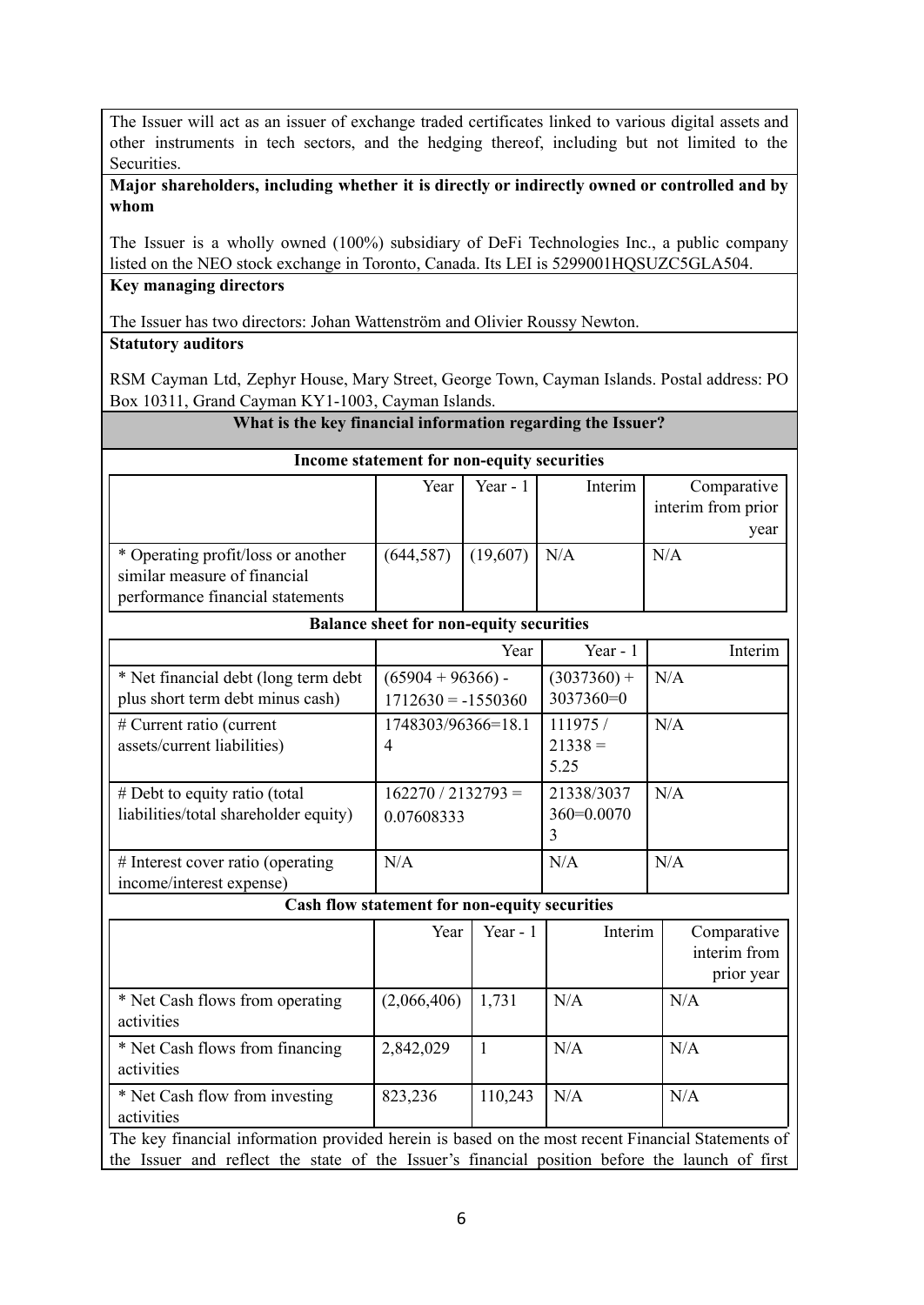Certificates which these Final Terms are referring to.

#### **What are the key risks that are specific to the Issuer?**

#### *Dependency on the developments of the digital assets sector*

The Issuers only business activity is currently the issuance of certificates relating to various cryptocurrencies and the hedging thereof. Hence, industry wide events having a negative impact on cryptocurrencies will constitute risks for the Issuer. Many cryptocurrency protocols are based on open-source software which is subject to continuous evolution, and as such it may be possible in the future that the issuer may not be able to adapt to such developments. Perception and trust in digital assets may suddenly shift which could lead to a decreased ability for the Issuer to access its underlyings at the relevant cryptocurrency exchanges. The Issuer is also exposed to the risk that its counterparties do not fulfil their obligations which could have a negative effect on its business.

## *Risks associated with ownership of SOL tokens and Wallets*

Rather than actual Solana (SOL) tokens (which are "stored" on the blockchain), a digital asset Wallet stores the information necessary to transact. Those digital credentials are needed to access and spend SOL. Mistreatment of private keys and wallets is highly likely to result in the loss of a substantial part or all of the assets in question and would have a devastating effect on the ability of the Issuer to meet its obligations under the Securities.

## *Risks associated with the Issuer's organisation*

The Issuer was formed as recently as June 2019 and has due to the short business history not yet had the possibility to prove that it can make a profit out of its business idea. Investors in the Securities will be exposed to the creditworthiness of the Issuer. There is no collateral, guarantee or other form of creditor protection available for investors in the Securities. Other operational risks include the potential of insufficient internal routines, errors caused by humans or computer systems. In the event of breach or other non-compliance with the Issuers internal rules and guidelines regarding hedging, secondary market trading activities and/or storage of digital assets, or if a perpetrated attack from the outside occurs on its premises or systems, the Issuer may suffer significant economic losses and its reputation may be impaired.

#### *Regulatory and legal risk factors*

The Issuer is regulated by Cayman Island laws and regulations. The Issuer cannot fully anticipate all changes that may be made to applicable laws and regulations, nor the possible impact of all such changes. The Issuer's ability to conduct its business is dependent on the ability to comply with rules and regulations. Breach of regulations applicable to the Issuer could result in fines or adverse publicity which could have a material adverse effect on the business which in turn may lead to decreased results of operations and the Issuer's financial condition.

The Issuer is subject to many different forms of taxation. Tax law and administration is complex and often requires the Issuer to make subjective determinations, which tax authorities may not agree with. Such disagreements could result in legal disputes and potential payment of substantial amounts for tax, interest and penalties, which could have a material effect on the Issuer's results of operations.The Issuer's involvement in such proceedings or settlements as well as potential new legislation or regulations, decisions by public authorities or changes regarding the application of or interpretation of existing legislation, regulations or decisions by public authorities applicable to the Issuer's operations, the Securities and/or the underlying assets, may adversely affect the issuer's business or an investment in the Securities.

*Competition*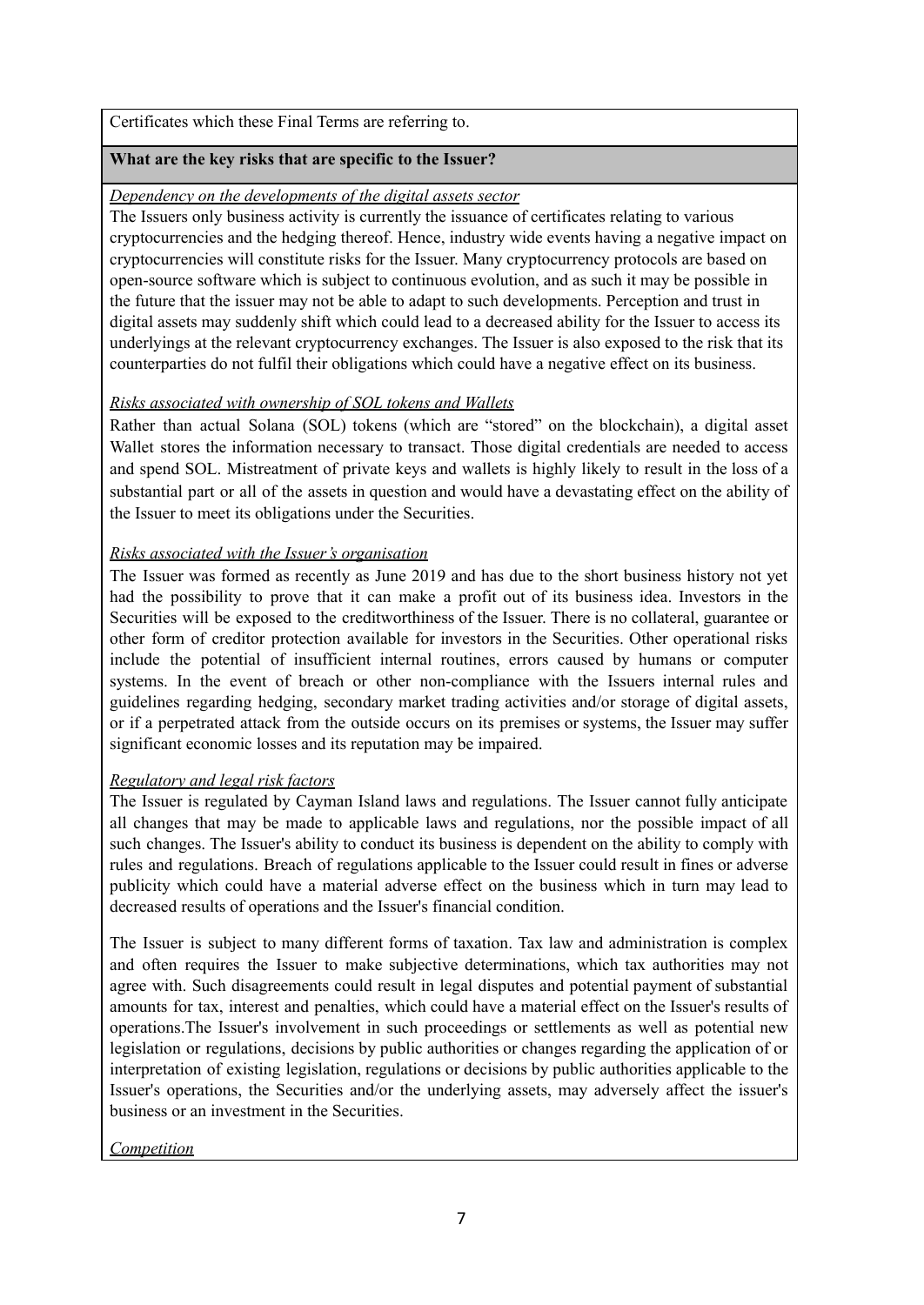There are several other issuers that have listed similar tracker-products in various forms and markets. If the Issuer fails to compete successfully with such competitors or if the competition would increase significantly by new market entrants, such development may seriously impact the profitability and creditworthiness of the issuer.

# **KEY INFORMATION ON THE SECURITIES**

## **What are the main features of the Securities?**

#### **Type and class of Securities being offered and security identification number(s)**

The Securities are certificates that are non-equity linked securities which synthetically track the performance of the price of Solana (SOL) in USD less a fee component with ISIN code CH1114178762. The Securities will be denominated in SEK and consequently, there will be a foreign exchange rate exposure between USD and the SEK. The Securities are cleared through SIX SIS and Euroclear Sweden.

#### **Currency, denomination, number of Securities issued and term of the Securities**

The currency of the Securities will be Swedish Kronor ("**SEK**") (the "**Settlement Currency**"). The number of Securities to be issued in Tranche No. 1 is up 50,000,000 Securities. Further Tranches may be issued pursuant to separate Final Terms.

The Securities may be issued as open-ended Securities without a scheduled maturity date. The Issuer Call option and/or Holder Put Option may result in early redemption.

#### **Rights attached to the Securities and limitations to rights**

The Securities are not principal-protected and the Settlement Amount payable upon redemption may be as low as zero. The Securities do not bear interest. In the event of a future fork of the underlying blockchain, the Issuer will always do everything in its power, acting commercially reasonably and with due consideration of any applicable legal, regulatory, issuance and clearing constraints and administrative burden, to maximize the value for the investors of the Securities.

The value of a Security is calculated as an arithmetic average of the price of Solana (SOL) in USD on the underlying marketplaces. The value is recalculated from USD to SEK, depending on in which currency the Securities was issued. From the obtained value the accrued management fee is subtracted, and the resulting amount is multiplied with the "Multiplier" included in the final terms. The sum constitutes the value of the Securities. There is no guarantee attached to the Securities. ISP Securities Ltd and any of their shareholders, officers, employees, advisers, representatives and agents shall in no way be liable or responsible for any loss, cost, damages, expenses or inconvenience to the Holders or any other third parties for (i) any negative or poor performance of the assets forming underlying assets to the Certificates or (ii) any decision(s), acts, omission(s), fraud(s) and more generally any act which may result from anything done or omitted to be done by any debtor, holder, borrower or custodian of the underlying assets to the Certificates.

**Governing law**: The Securities are governed by Swedish law.

#### **Status of the Securities**

The Securities constitute direct, unconditional, unsubordinated and unsecured obligations of the Issuer and shall always rank pari passu and without any preference among themselves. **Description of restrictions on free transferability of the Securities**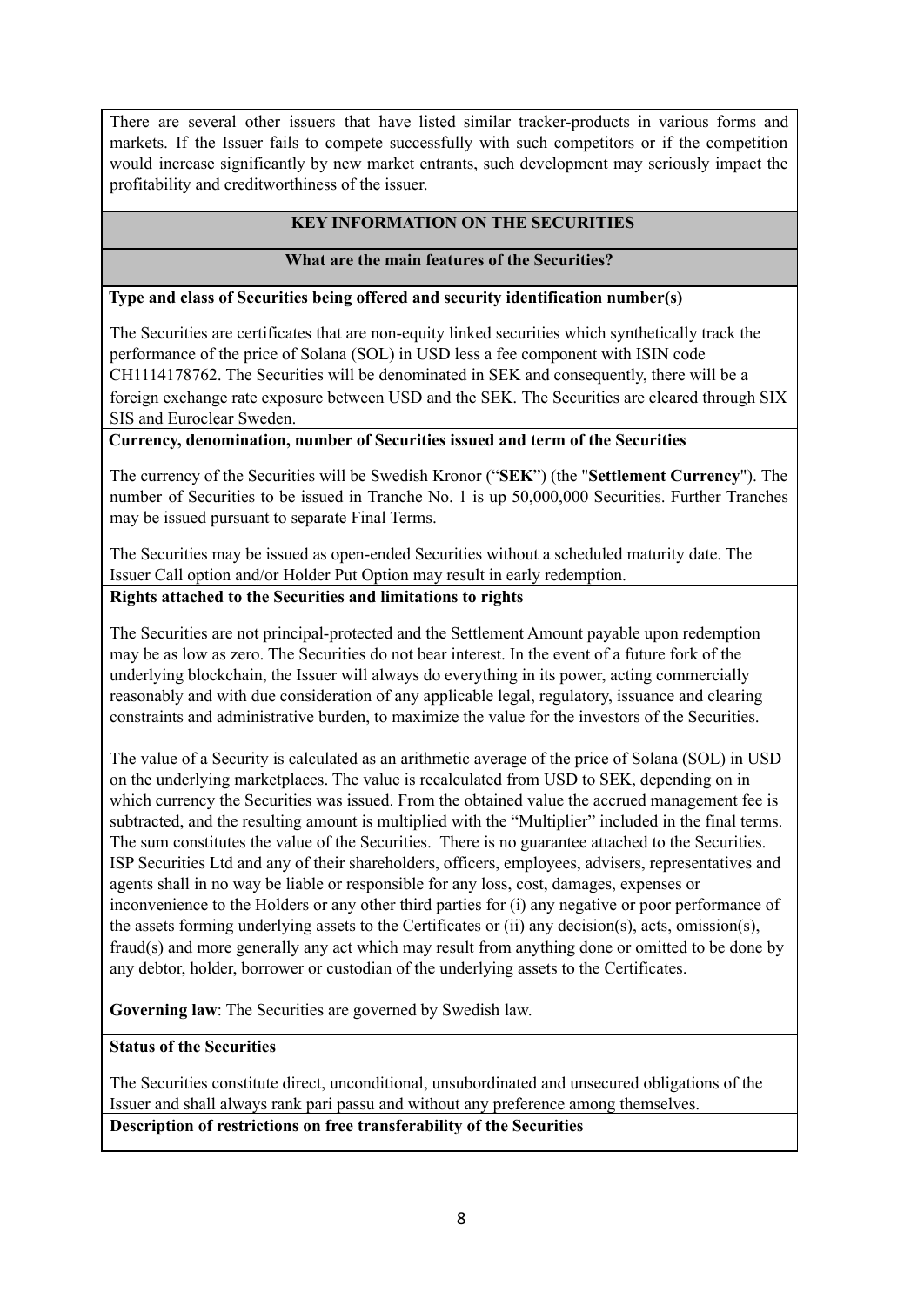The Securities are freely transferable, but holders may be subject to purchase or transfer restrictions regarding the Securities, as applicable, under local laws to which a holder may be subject. Each holder must ensure compliance with such restrictions at its own cost and expense.

#### **Where will the Securities be traded?**

The Issuer will initially apply for admission to trading on the Nordic MTF operated by Nordic Growth Market (NGM AB) in Stockholm, Sweden, a subsidiary of Bourse Stuttgart in Stuttgart, Germany. At a later stage and subject to regulatory requirements, the Issuer may apply for the Securities to be admitted to trading on a regulated market or any other marketplace, such as an MTF, in Sweden and, subject to completion of relevant notification measures, in Germany and/or any other Member State within the EEA.

**What are the key risks that are specific to the Securities?**

The Securities are subject to the following key risks:

## *General*

The Securities are designed to mirror the performance of the underlying asset, i.e. the price of Solana (SOL). The underlying asset is denominated in USD while the Securities will be trading in SEK, which imply that the value of the Securities is subject to fluctuations in the exchange rates of the USD to the SEK. The Securities thus represent a synthetic exposure to SOL and the USD through an unsecured debt obligation which the investor holds until they are either sold, have been redeemed or have expired. The Securities are therefore neither fully nor partially capital protected by law or by its design and thus pose a risk for investors where they could lose parts or the entire invested amount. The return of the Securities may be more or less than what a comparable investment directly in the underlying asset would yield. Historical prices are no guarantee for or indication of future price levels for the Securities and/or SOL in relation to USD. Historical trading patterns do not need to repeat: if an investor relies on historical trading patterns in the context of a forward-looking investment, there can be no guarantee that it will lead to a profitable investment. An individual investor in the Securities may also be exposed to changes in the regulatory and taxation environment, both on a personal level as well as by owning an instrument which tracks the performance of an underlying asset which may be subject to changes in the same. Regulatory changes targeting cryptocurrencies may focus on limited possibilities to invest in such assets as well as transferable securities linked to such assets which may impair investors ability to divest from an investment in the Securities. Similarly, changes in tax regimes may provide for disincentives to invest in digital assets or transferable securities linked to such assets.

# *Risks due to the technical design of cryptocurrencies that may lead to a loss of confidence*

The source code of many digital assets including Solana is public and may be downloaded and viewed by anyone. Despite this, there may be a bug in the respective code which is yet to be found and repaired, which may jeopardize the integrity and security of one or more of these networks. Other potential technical risks include miners for reasons yet unknown potentially ceasing to register completed transactions or potential hacker attacks: in such cases, confidence in the protocol and network will be reduced and the market for and value of such digital assets could be damaged.

# *Political, regulatory risk in the market of digital assets*

The legal status of digital assets varies between different countries and this lack of consensus concerning their regulation and tax causes insecurity regarding their legal status. There is a risk that politics and future regulations will affect the market of digital assets and companies operating in such markets. How this may affect the market is impossible to know. Future regulations and changes in the legal status are political risks which may affect the price development of the tracked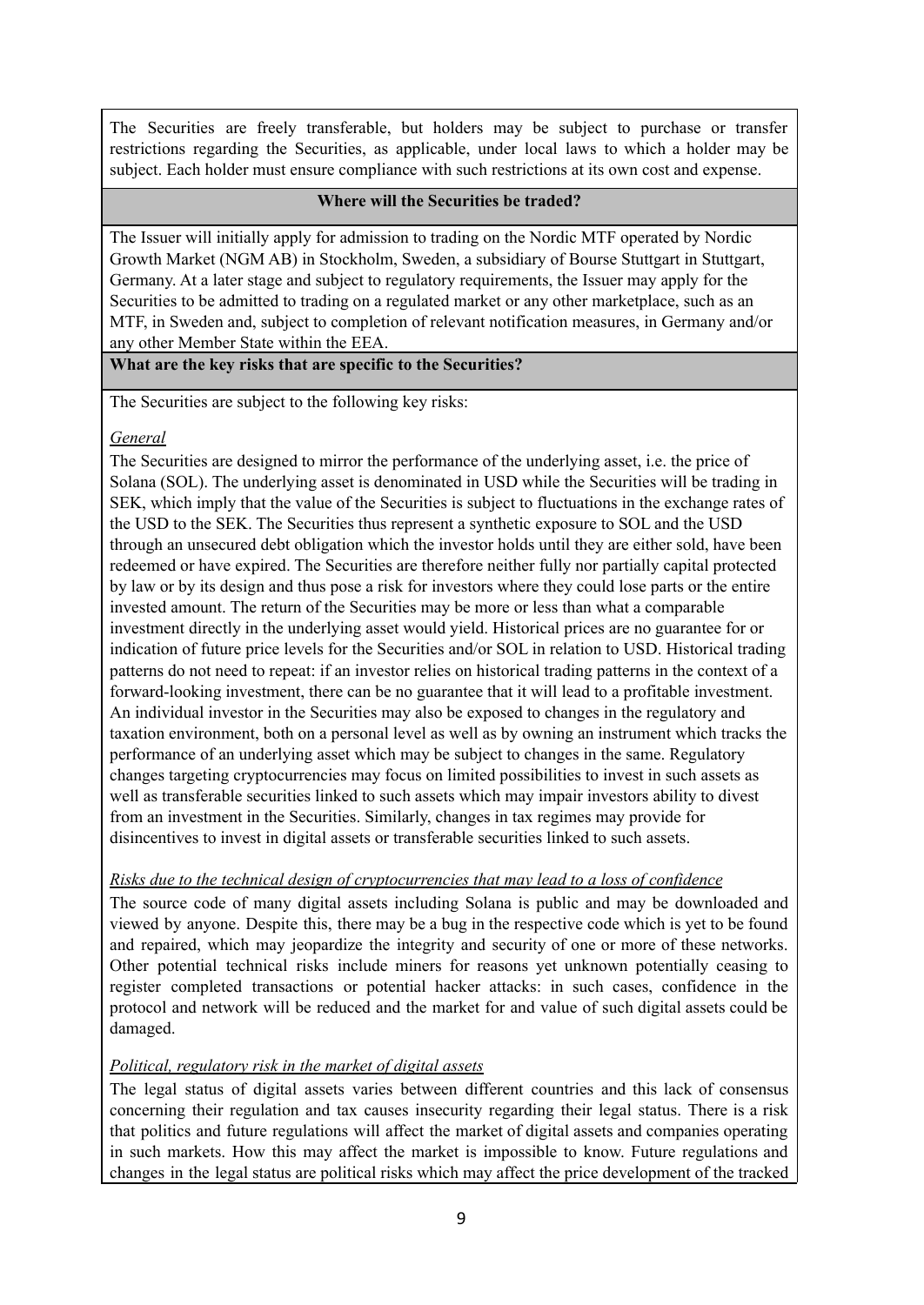digital assets. If the Issuer fails in complying with them, this may lead to losses and may also have an adverse impact on the Issuer's ability to carry out business. Future regulation of SOL or other digital assets in general may negatively impact upon the market for such currency, as well as upon the ones that operate in the related markets.

# *Risk factors related to underlying assets and the secondary market*

The price determination in the secondary market follows customary market mechanisms relating to the Securities and their exposure. The price levels in the secondary market may over time move either higher or lower than the price which investors have purchased their Securities for. Although the price determination of the Securities in the secondary market is based on established calculation models it is dependent upon the underlying development of the market as well as the market's conception of the Issuer's credit status, the Securities' probable remaining duration. Even if the Securities are listed on a regulated market in Sweden and therefore are available for trading in this market, there may not always be a bid/offer spread or sufficient volume in the market to fill the desired order of an investor due to the fact that the market maker obligations are limited. A disturbance in this can result in investors being unable to sell their Securities at a desired time or at a price which is comparable to similar investments that have an existing and functioning secondary market. The missing liquidity could besides an interruption of operations of the secondary market have an adverse effect of the market value of the Securities.

The value of SOL is being calculated as the unweighted average price of the relevant exchanges of the weighted average price for the valuation period of each underlying exchange (separately). However, throughout the remainder of a trading day, it is quite possible that market forces will allow deviation between movements in the prices of the relevant Securities relative to movements in the prices of SOL. It is not within the Issuer's control to ensure that its Securities trade continuously at a price which equates the value of the underlying cryptocurrency or to ensure that any degree of variation between 'bid/ask' and that the value of the underlying does not exceed certain margins.

# *No value creation or loss avoidance from forks, airdrops and other Transformation Events*

If a so-called 'fork', 'airdrop' or other Transformation Event (as defined in the Conditions) has occurred the Calculation Agent will determine, in its sole and absolute discretion, if any action will be taken to take such event into account and, if so, how and to what extent. Holders should not assume that any such event will result in any value creation to the benefit of the holders. Consequently, there is a risk that the holders will not benefit from any actual or perceived value resulting from and/or being available in connection with the relevant event and/or be able to avoid or reduce any losses associated with such event.

# *Perception, Evolution, Validation and Valuation*

A digital asset does not represent an intrinsic value or a form of credit. Its value is a function of the perspective of the participants within the marketplace for that digital asset. The price of the digital asset fluctuates as a result of supply and demand pressures that accumulate in the market for it. The most common means of determining the value of a digital asset is through one or more cryptocurrency exchanges where that digital asset is traded. The protocols for many digital assets such as SOL are publicly available and under development. Further development and acceptance of the protocols is dependent on a number of factors. The development of any of these digital assets may be prevented or delayed. Should the development of the protocols related to Solana be prevented, delayed or not developed further, this may adversely affect the value of the associated digital asset, which in turn would affect the value of the Securities.

# *Cyber security risks*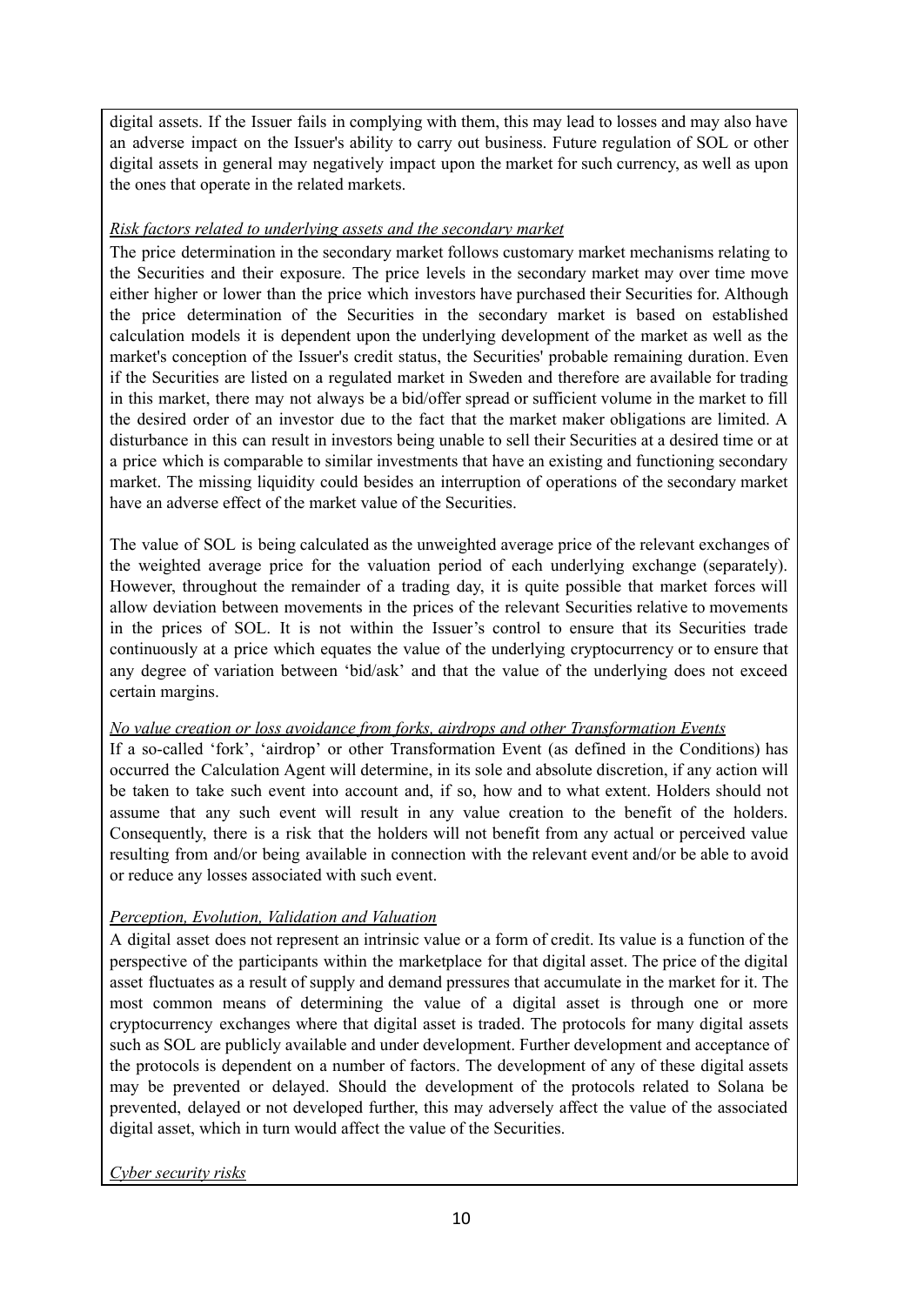A 51% attack, or majority attack, is an adverse action undertaken against a blockchain network by a single one or a group of miners acting together. By at least temporarily controlling a majority of the network mining power they would probably be able to alter the blockchain in their favour by for example halting transactions, reversing transactions, double spending coins or causing other damage.

## *Risk factors related to the Issuer Call Option and Investor Put Option*

The Securities may be redeemed early on the Issuer's initiative. Redemption on the Issuer's initiative may cause the Securities to be redeemed when the value of the Securities is lower than the purchase price of the Securities. Similarly, the investor may individually require early redemption of parts or all Securities owned by the relevant investor. The value of the Securities will be determined by the Issuer on a later date, subsequent to the receipt of the notice.

A potential delisting falls under this narrative if one or more regulated markets decide that the Securities no longer should be so admitted to trading, regardless of whether this is due to circumstances assignable to the Issuer, the Securities, Solana, the market maker and/or changed rules or any other reason, there is a risk that the Issuer will not succeed in having the Securities admitted to trading on another regulated market, MTF or other marketplace. Such a course of events could worsen the liquidity, disposal opportunities and the market value for the Securities and thus create risks of losses for investors. If a delisting would occur the Issuer will exercise its right to redeem the Securities early. Such early settlement will occur following a notice period and the determination of the value of the Securities on such a later date will expose the investor to the volatility of the Securities, meaning that the value of the Securities may decrease until the valuation day which may cause an investor to lose part of or the entire investment.

## **KEY INFORMATION ON THE OFFER OF THE SECURITIES TO THE PUBLIC AND THE ADMISSION TO TRADING ON A REGULATED MARKET**

#### **Under which conditions and timetable can I invest in this Security?**

The Securities will not be offered to the public. The Issuer will initially apply for admission to trading on the Nordic MTF operated by Nordic Growth Market (NGM AB) in Stockholm, Sweden, a subsidiary of Bourse Stuttgart in Stuttgart, Germany. Investors seeking to acquire the Securities must turn to their own securities broker or other financial intermediary to purchase the Securities on said marketplace and will do so subject to the arrangements in place between the investor and the relevant securities broker or other financial intermediary.

#### **Estimated expenses charged to the investor by the Issuer/offeror**

The Securities contain a base annual fee of 0.019 (1.9%) at launch with a maximum level at 0.025. Investors in the product may pay additional brokerage fees, commissions, trading fees, spreads or other fees when investing in these Securities.

# **Who is the offeror and/or the person asking for admission to trading?**

The Securities will not be offered to the public. The Issuer will initially apply for admission to trading on the Nordic MTF operated by Nordic Growth Market (NGM AB) in Stockholm, Sweden, a subsidiary of Bourse Stuttgart in Stuttgart, Germany. An investor intending to acquire or acquiring any Securities from a securities broker or other financial intermediary will do so. Offers and sales of the Securities to such investor by any such third party will be made, in accordance with any terms and other arrangements in place between that third party and such investor including as to price, allocations and settlement arrangements.

**Why is this Prospectus being produced?**

**Reasons for the offer**